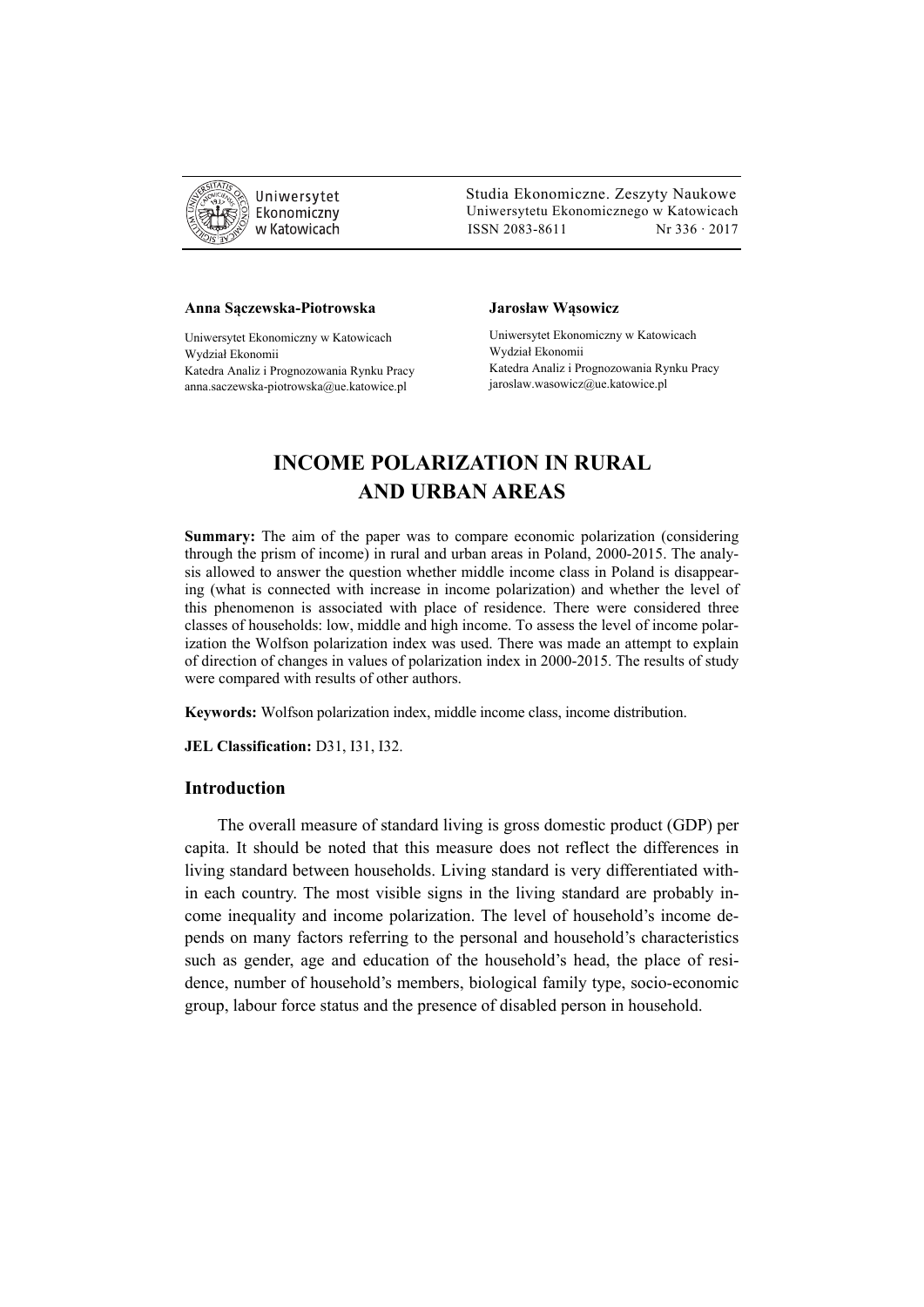The main objective of the paper was to compare income polarization in Poland according to the place of residence, i.e. in rural and urban areas. There are studies referring to the income inequality in rural and urban areas in Poland (e.g. Household Budget Survey in 2014 [2015]), but (according to the authors' knowledge) there is no study concerning comparison of income polarization in urban and rural areas. Income polarization in Poland without division into rural and urban areas was studied by Kot [2008] and Panek [2017].

There are different income distributions in rural and in urban areas which is caused by different employment structure (higher percentage of farmers in rural areas) and different education structure (higher percentage of low educated people living in rural areas). The unemployment rate is only slightly higher in rural areas than in urban areas (6.1% versus  $5.8\%$  according to data from  $3<sup>rd</sup>$  quarter 2016 (Labour Force Survey (LFS) in Poland [2017]), therefore factors connected with employment and education structures are probably the main causes of income differentiation in urban and rural areas. Taking into account the above considerations in the paper there are tested following hypotheses:

- *H1: Mean income in rural areas is lower than in urban areas,*
- *H2: Distribution of income in rural areas is characterized by higher polarization than distribution in urban areas,*
- *H3: Shares of low income and middle income classes in rural areas are higher than in urban areas,*
- *H4: Share of households ending meets easily is lower in rural areas than in urban areas.*

In the next part of the paper there are showed material and methods allowing to test the hypotheses.

## **1. Material and methods**

The analysis of income polarization was based on the data from Social Diagnosis project [Council for Social Monitoring, 2015]. Generally, Social Diagnosis project is based on panel research. The first sample was taken in 2000. The next sample took place three years later and since then measurement has been repeated every two years (eight waves in 2000-2015). The household was the study unit. Table 1 contains information on the number of households surveyed in subsequent waves of panel.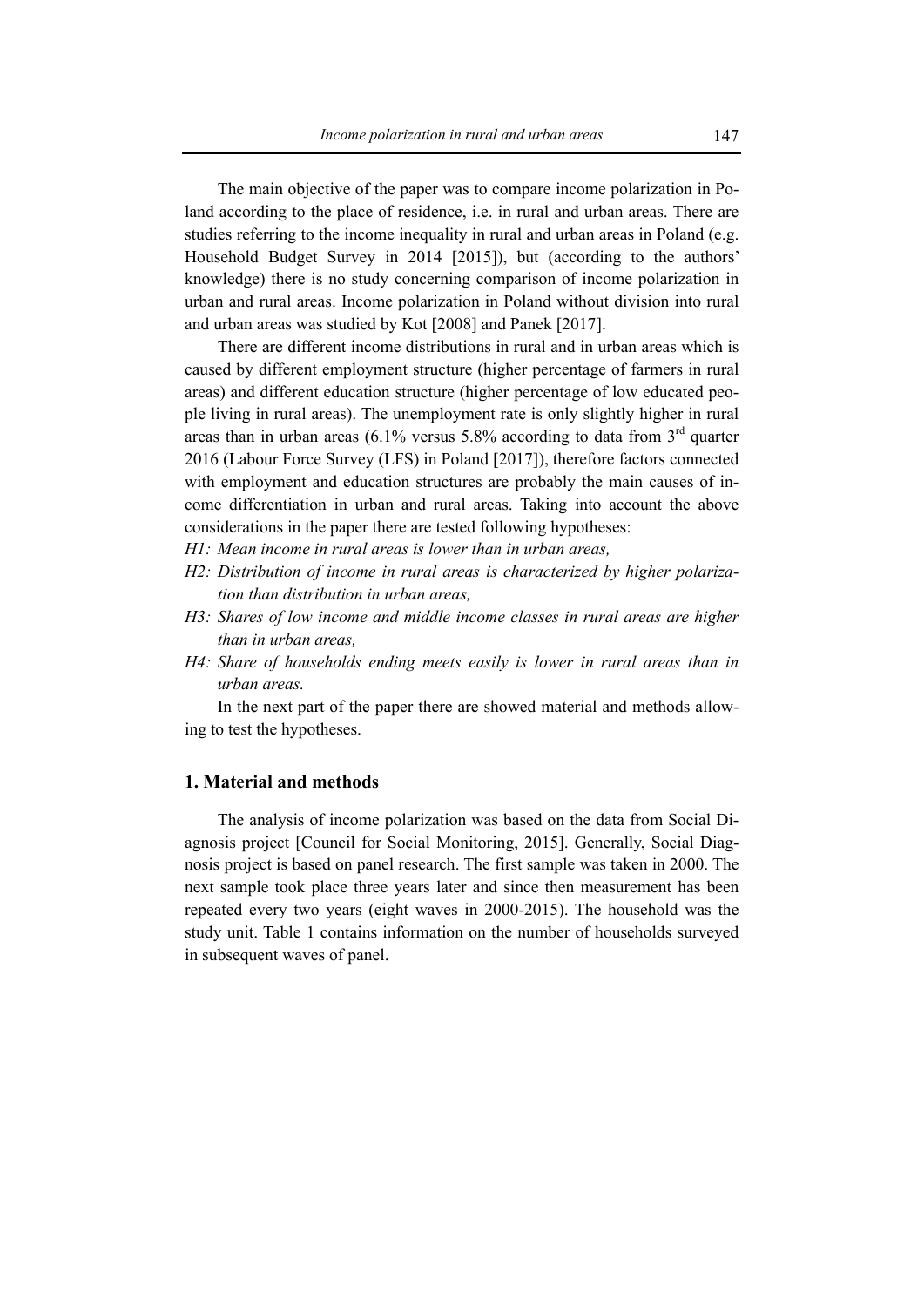| <b>X</b> F<br>′ear      | 2000 | 2003 | 2005          | 2007          | 2009  | 2011            | 2013                     | 2015       |
|-------------------------|------|------|---------------|---------------|-------|-----------------|--------------------------|------------|
| Wave                    |      |      | <b>TT</b><br> | <b>TY</b> T   | . .   | 37 T            | 3 7 T T<br>v<br>$\cdots$ | ∨Ш         |
| Number of<br>households | 3005 | 3962 | 3881          | 5.522<br>3332 | 12380 | 12350<br>ر رے د | 2343<br>ر ہے ا           | 1720<br>эс |

**Table 1.** Number on households in database of Social Diagnosis project

Source: Based on data from Council for Social Monitoring [2015].

In all analysed years the number of households in rural areas was lower than the number of households in urban areas. In subsequent waves of panel representativeness of the sample on a national and voivodeship scale was ensured as well as six classes of residence places. Detailed information concerning rules of sample weighting is available in report from survey Social Diagnosis [Panek et al., 2015].

The basic variable is net income per household in Poland in March/June in subsequent waves of panel. In order to take account the differences in a household's size and its composition an equivalised income was calculated by dividing the household's income by its equivalent size. There was used the modified OECD (Organization for Economic Co-operation and Development) equivalence scale. This scale assigns 1 to the first adult of the household, 0.5 to each subsequent adult aged 14 or more and 0.3 to children (each person under 14).

The analysis of income polarization requires the division of income into three classes. There were created classes: low income class (income below 60% of the median equivalised income), middle income class (from 60% to 200% of the median) and high income class (above 200% of the median). The thresholds are chosen intentionally: 60% of the median equivalised income is a popular poverty threshold and 200% of the median is often used as richness threshold.

Income distribution can be described by different kinds of measures. Before assessing the level of income polarization, there were calculated the basic statistics (the mean and the median income) and inequality measures (inter-decile ratio D9/D1 and Gini coefficient). The D9/D1 ratio is the ratio of the upper bound value of the ninth decile to the upper bound value of the first decile [www 1]. This measure ranges from 1 to infinity. The higher values of the D9/D1 ratio, the higher income inequality. The most popular measure of income inequality is the Gini coefficient defined as the relationship of cumulative shares of the population arranged according to the level of equivalised disposable income, to the cumulative share of the equivalised total disposable income received by them. In alternative approach the Gini coefficient is defined as half of the relative mean absolute difference which can be expressed by the formula [Sen, 1997]: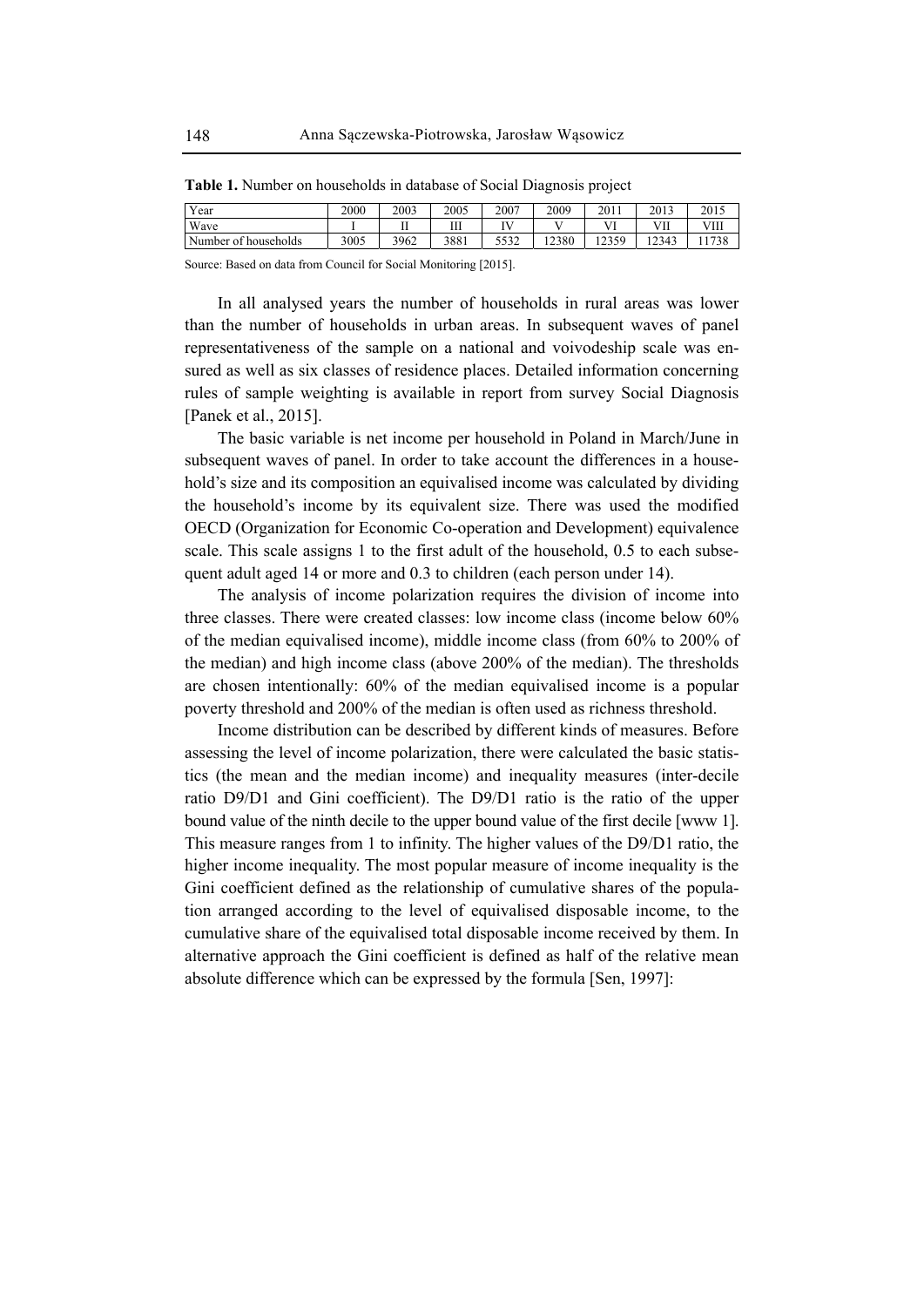$$
G = \frac{\sum_{i=1}^{n} \sum_{j=1}^{n} |x_i - x_j|}{2n^2 \mu},
$$
\n(1)

where  $x_i$  is income of household *i* and there are *n* households,  $\mu$  is the mean income. The Gini coefficient ranges between 0 (perfect equality) to 1 (perfect inequality). It is popular to express the Gini coefficient in percentages.

Standard inequality measures do not give any information about polarization. A more polarized income distribution is one that has relatively fewer middle income class and more low- and/or high-income households (Alichi et al. 2016). In other words, rising income polarization relates to disappearance of the middle class. One of the measures of polarization is the Wolfson polarization index given by [Wolfson, 1994]:

$$
P^* = 2(2T - G)\frac{\mu}{Me'},
$$
 (2)

where  $T$  is the difference between 0.5 and the income share of the bottom half of the population,  $G$  – Gini coefficient,  $\mu$  – mean income,  $Me$  – median income. The Wolfson polarization index ranges between 0 (perfectly equal distribution) to 1 (perfectly bimodal distribution). Wolfson index is commonly expressed in percentages.

The calculations were conducted in R [R Development Core Team, 2015] with affluenceIndex package [Wolny-Dominiak & Sączewska-Piotrowska, 2017].

# **2. Results**

#### **Income inequality in urban and rural areas**

In order to characterize income of households in rural and urban areas the basic statistics were calculated (Table 2).

| Year |         | Rural areas | Urban areas |         |  |
|------|---------|-------------|-------------|---------|--|
|      | Mean    | Median      | Mean        | Median  |  |
| 2000 | 828.34  | 642.86      | 981.67      | 800.00  |  |
| 2003 | 912.48  | 687.13      | 1044.71     | 901.85  |  |
| 2005 | 1037.96 | 742.57      | 1209.75     | 952.01  |  |
| 2007 | 1008.00 | 779.32      | 1277.41     | 1024.25 |  |
| 2009 | 1137.90 | 868.82      | 1406.08     | 1163.60 |  |
| 2011 | 1201.68 | 931.78      | 1481.97     | 1212.79 |  |
| 2013 | 1208.76 | 964.21      | 1486.12     | 1239.70 |  |
| 2015 | 1311.16 | 1091.23     | 1613.68     | 1390.11 |  |

**Table 2.** Basic statistics of income\*, 2000-2015 (in PLN)

\* Real income (2000 prices); income is adjusted according to OECD modified equivalence scale.

Source: Based on data from Council for Social Monitoring [2015].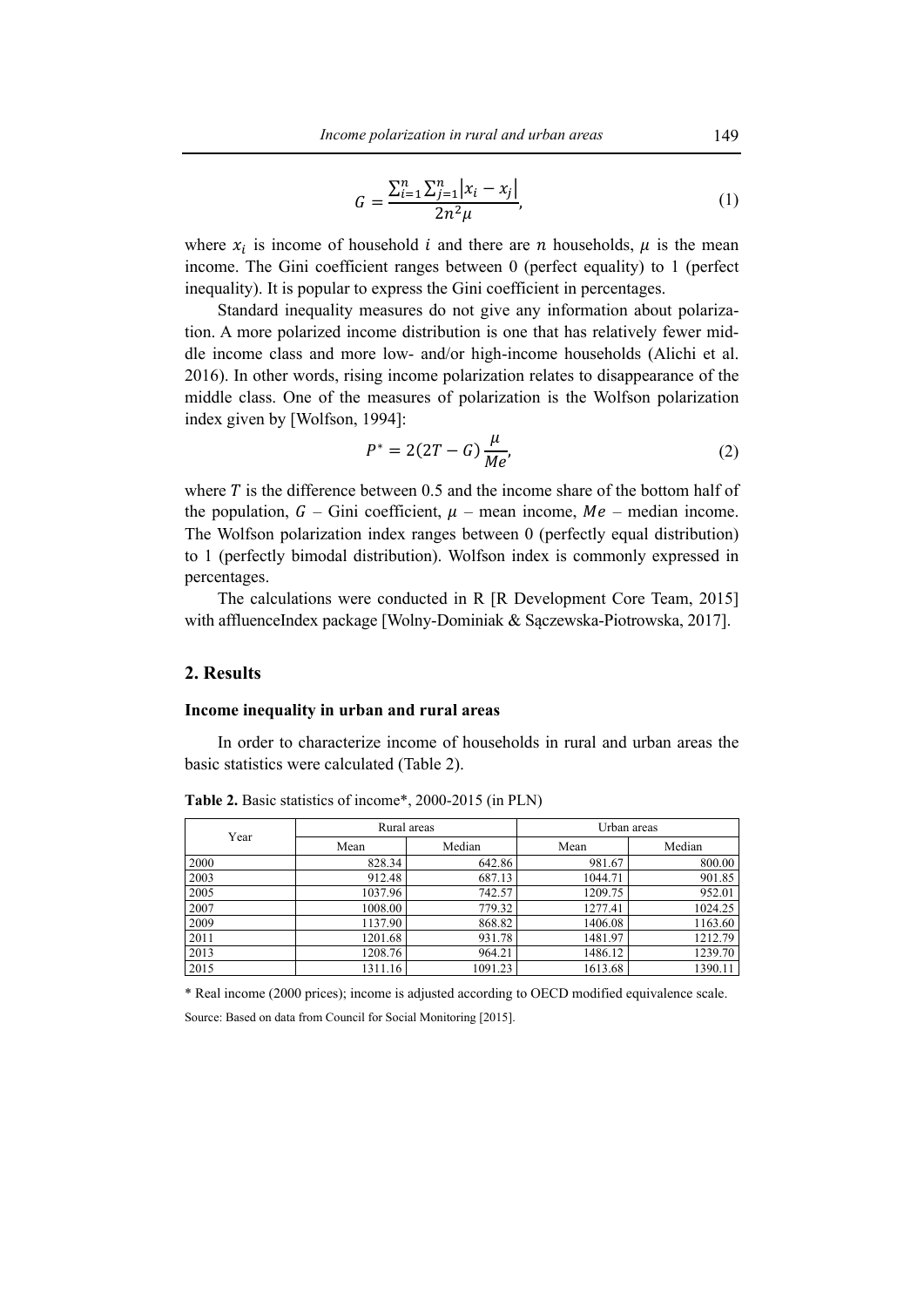From 2000 to 2015 the mean income was definitely higher in urban areas. Results of U Mann-Whitney test confirmed that the difference was statistically significant ( $p = 0.000$ ) in all years. There is also a clear difference between the median income in rural and urban areas. The analysis showed that mean and median income were systematically rising in observation period in both areas.

Basic statistics give general idea about income, but they are insufficient. The inequality measures – Gini coefficient and inter-decile ratio  $D9/D1 - pro$ vide very important information about income distribution (Table 3).

| Year |                 | Rural areas | Urban areas     |       |  |
|------|-----------------|-------------|-----------------|-------|--|
|      | Gini (in $\%$ ) | D9/D1       | Gini (in $\%$ ) | D9/D1 |  |
| 2000 | 37.26           | 4.11        | 31.12           | 3.86  |  |
| 2003 | 39.03           | 4.92        | 32.62           | 4.20  |  |
| 2005 | 40.20           | 5.50        | 35.74           | 4.63  |  |
| 2007 | 35.66           | 4.24        | 34.53           | 4.36  |  |
| 2009 | 36.86           | 4.20        | 33.46           | 4.00  |  |
| 2011 | 36.49           | 4.13        | 32.62           | 3.88  |  |
| 2013 | 35.42           | 3.93        | 31.77           | 3.69  |  |
| 2015 | 32.95           | 3.75        | 30.39           | 3.56  |  |

**Table 3.** Inequality measures, 2000-2015

Source: Based on data from Council for Social Monitoring [2015].

In 2000-2015 the higher values of inequality measures and simultaneously the greater income inequality were in rural areas than in urban areas. The values of inequality measures were rising to 2005 and in subsequent years the values were decreasing in both rural and urban areas. Gini coefficient can be easily interpreted, e.g. coefficient equals to 32.95 (2015, rural areas) means that the average absolute difference in incomes between any two randomly selected rural households is 65.9% of mean income. The D9/D1 ratio showed larger disparities in rural households than in urban households. In most years the values of D9/D1 ratio were about four which means income top decile four times higher than income bottom decile. The highest difference between top and bottom deciles was in 2005 – in rural areas 5.5 and in urban areas 4.63.

Higher income inequality and lower mean income of households in rural areas indicate worse economic situation of these households – low and differentiated income. Based on information obtained from inequality measures and from descriptive statistics, it can be expected that low income fraction of households in rural areas is higher than in urban areas (analysis in further part of the paper).

#### **Income polarization**

The calculated inequality measures does not inform about the level of income polarization. In the first step of the polarization analysis there were calcu-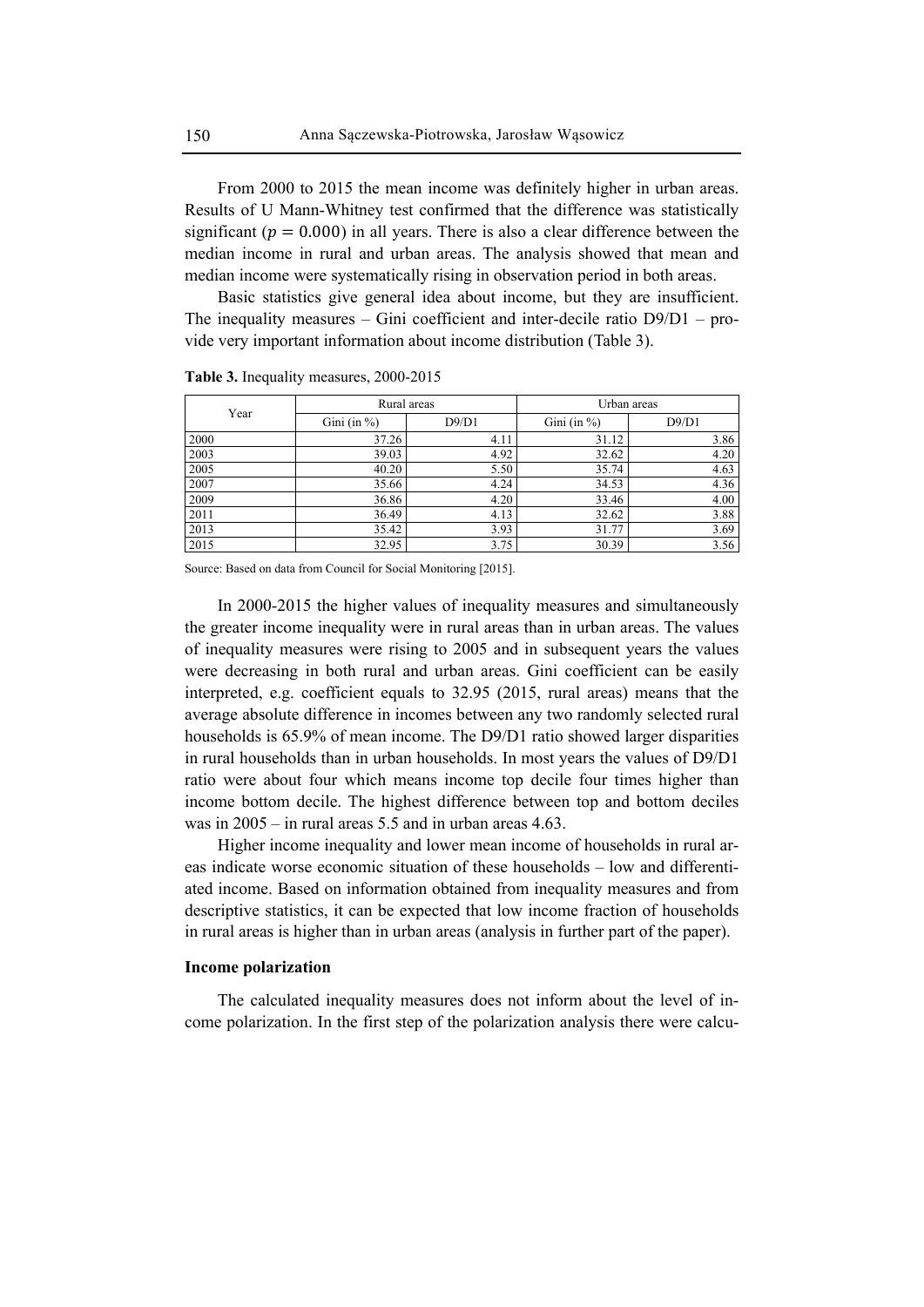

lated the shares of low, middle and high income classes in rural and urban areas (Fig. 1 and Fig. 2).

**Fig. 1.** Shares of low, middle and high income classes in rural areas, 2000-2015 Source: Based on data from Council for Social Monitoring [2015].



**Fig. 2.** Shares of low, middle and high income classes in urban areas, 2000-2015 Source: Based on data from Council for Social Monitoring [2015].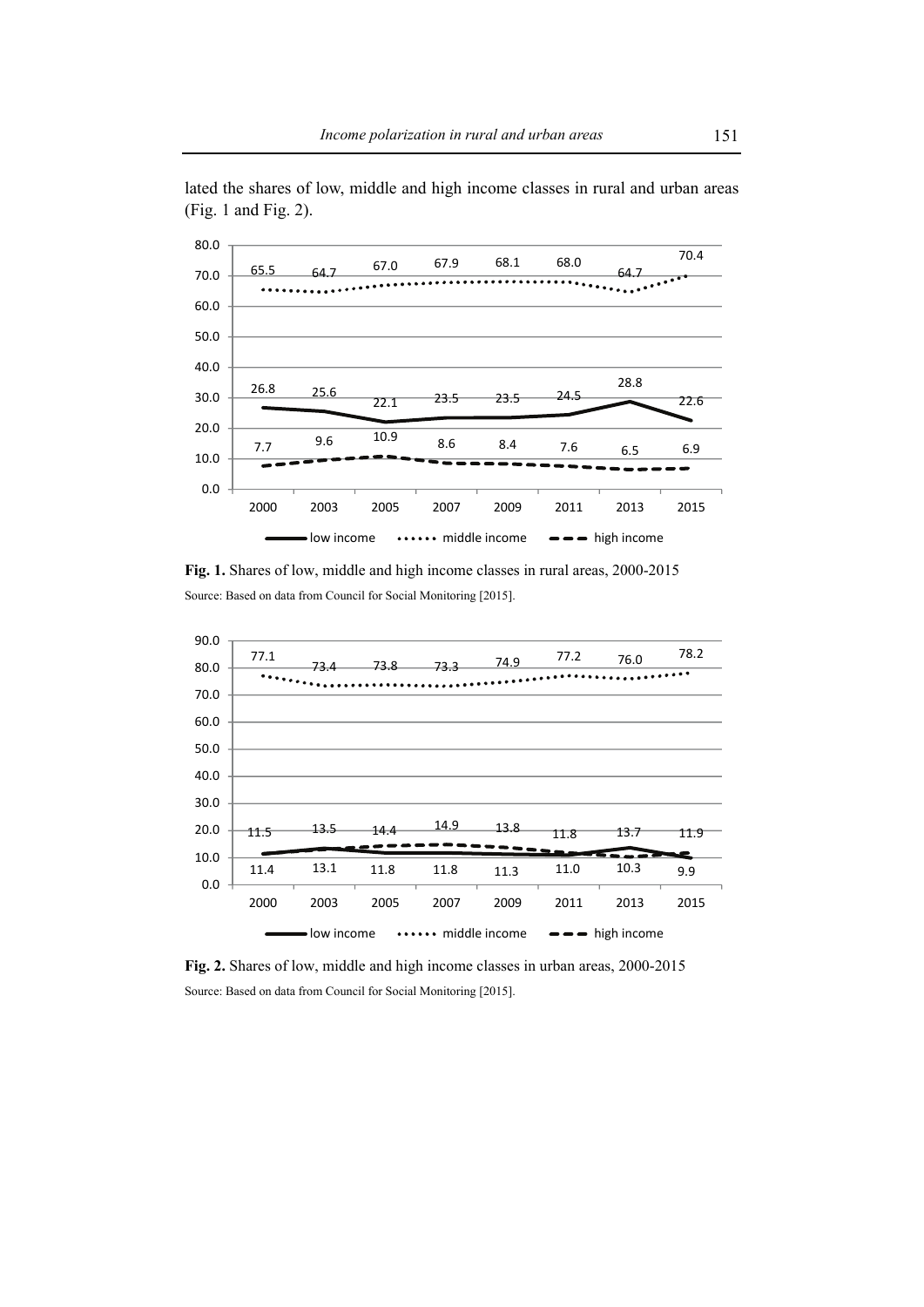The share of middle income class was lower in rural areas for all years under the study. There was also definitely higher percentage of low income class and lower percentage of high income class than in urban areas. This means that in 2000-2015 income of rural households were more polarized than urban households.

The share of households with middle income were rising very slowly to 2011 in both areas. The clear breakdown took place in 2013 in both rural and urban areas – decrease in share of middle income class and share of high income class, and increase in share of low income households. It means that in 2013 income distribution was more polarized. This was an echo of economic recession – in the second and fourth quarters of 2012 and in the first quarter of 2013 GDP of Poland decreased (compared to the previous quarter). The negative changes in shares of income classes appeared already earlier and they manifested by decreasing share of high income class (from 2007 in rural areas and from 2009 in urban areas). This was an effect of economic slowdown. The income situation of households changed in 2015 – there was a significant decrease in income polarization in both rural and urban areas (increase in shares of middle and high income classes and decrease in share of low income share).

There were calculated the values of Wolfson index to evaluate and to compare the polarization level in rural and urban areas. The values of income polarization index are shown in Fig. 3.



**Fig. 3.** Polarization index in rural and urban areas, 2000-2015 Source: Based on data from Council for Social Monitoring [2015].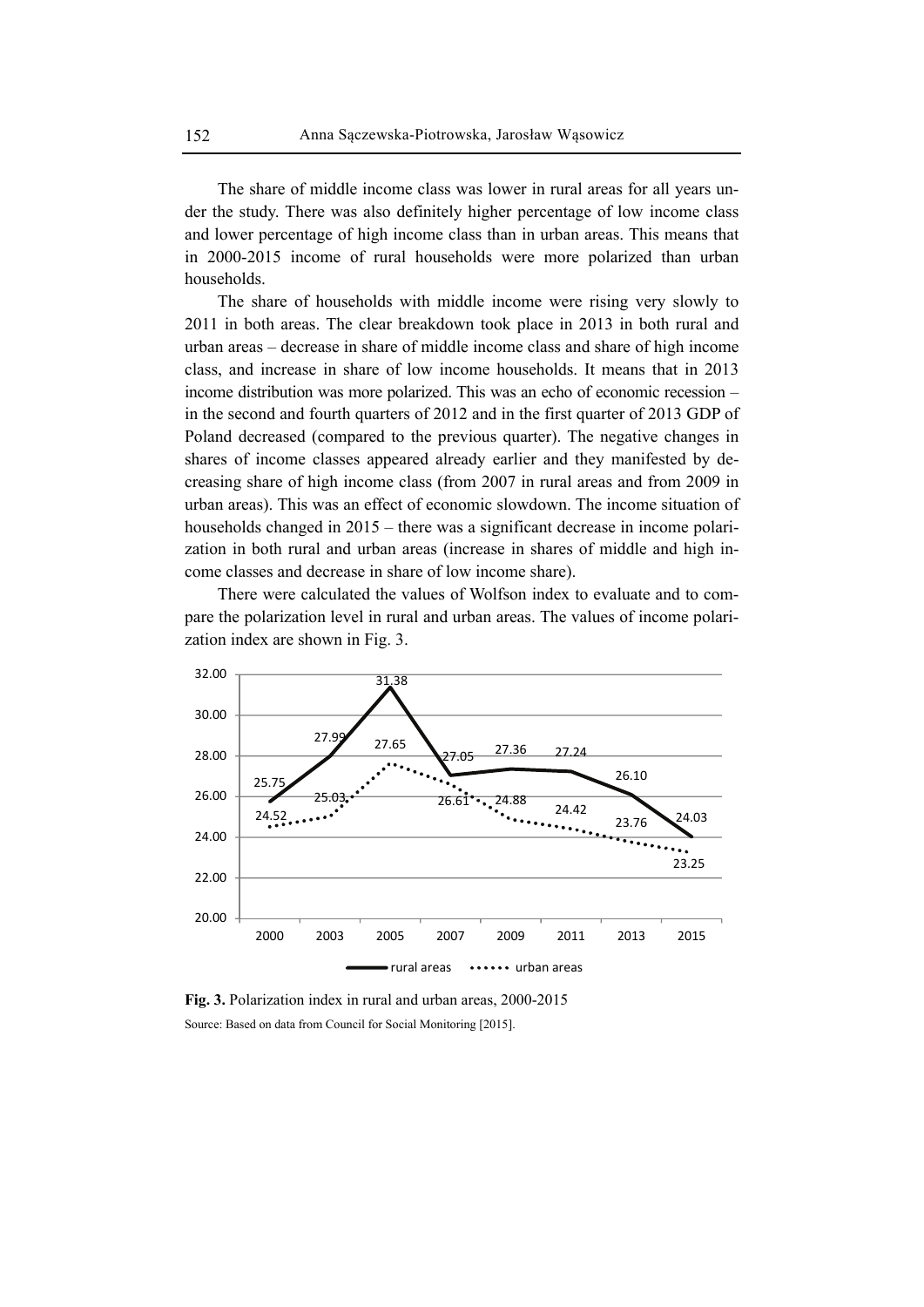In the first years of the observation period (from 2000 to 2007) the changes of income polarization index were similar in rural and urban areas. There was a clearly increase in values of Wolfson index from 2000 to 2005 and a decrease in 2007. There was a stagnation of values of polarization index in further years in rural areas and from 2013 the values were clearly decreasing. In urban areas from 2007 there was a gradual decrease in Wolfson index, which means decreasing income polarization. The obtained results allow to state that the middle income class in rural and urban areas in Poland does not disappear. It should also be noted that in all studied years income polarization in rural areas was higher than in urban areas, which indicates the lower share of middle class (as stated above). Comparing Gini coefficient (Table 3) and polarization index it can be notice that in both cases there is a clear peak in 2005. The lowest inequality and the lowest polarization took place in 2015 (the lowest values of measures).

#### **Subjective perception of the financial situation**

The households were also asked to evaluate subjective perception of their financial situation. Special attention was paid to households extremely evaluating their income – income allows to make ends meet easily and with great difficulty. Fig. 4 and Fig. 5 present the results of subjective perception in rural and urban areas, respectively.





Source: Based on data from Council for Social Monitoring [2015].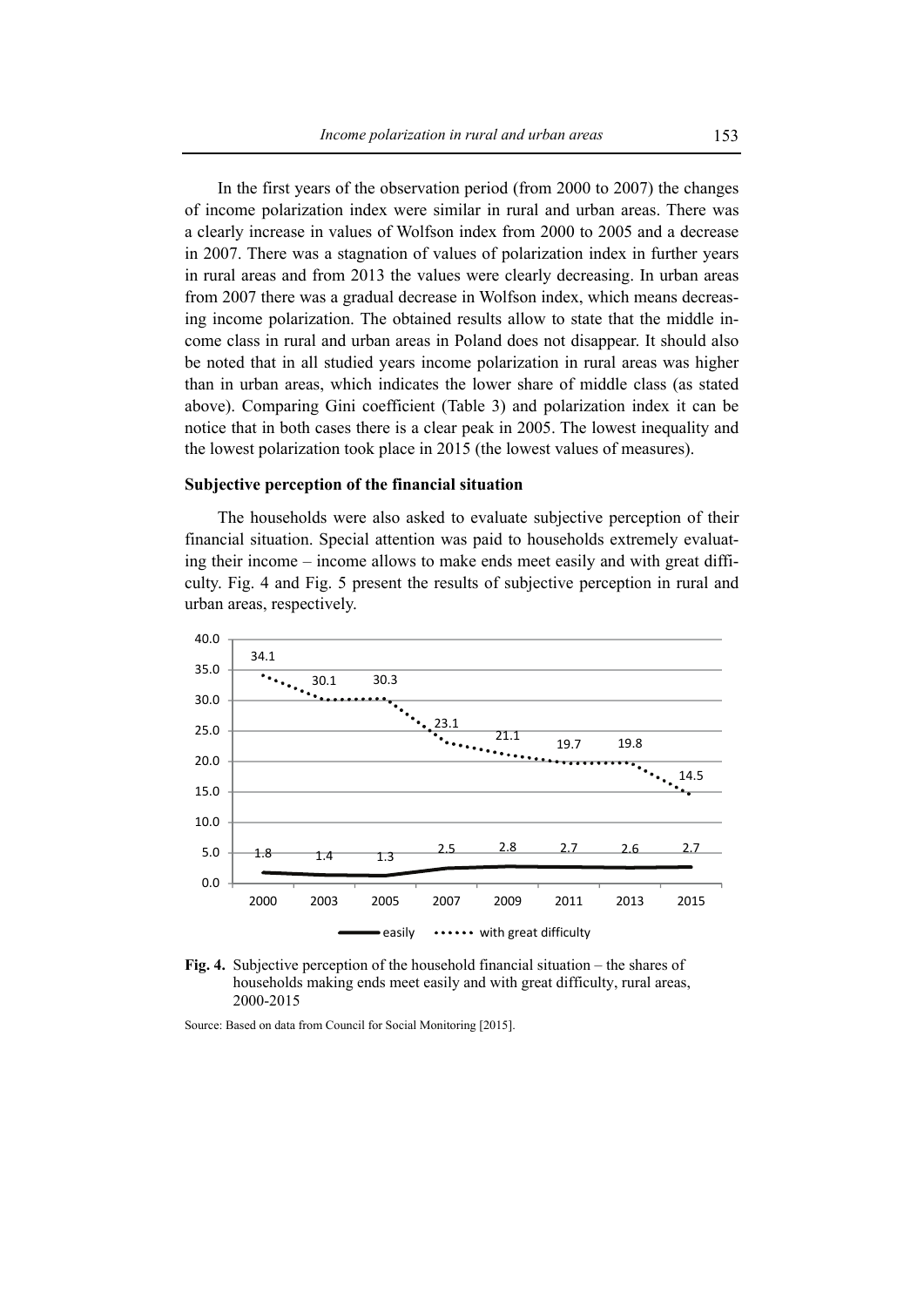



Source: Based on data from Council for Social Monitoring [2015].

The percentage of households making ends meet with great difficulty was decreasing from 2000 to 2015. This trend was visible in both rural and urban areas. There were observed a little different patterns of changes in percentages of households making ends meet easily: there was an increase in both areas, but in urban areas this increase was definitely more visible. These results confirm that in the analysed period middle income class was increasing. In 2000-2015 the share of households extremely evaluating their income (together, easily and with great difficulty) was decreasing – from 36% to 17% in rural areas and from 32% to 25.5% in urban areas. It should be noted that the percentage of making ends meet easily is definitely lower in rural areas than in urban areas. It can therefore be noted that the worse perception of financial situation is correlated with real worse income situation of households in rural areas.

#### **3. Discussion**

It should be noted that the share of middle income class in Poland measured by Panek [2017] is similar (e.g. 73.61% in 2011 and 74.81% in 2013) to the results obtained in our analysis despite of the different method used to define this class. The share of middle income class in neighbouring Czech Republic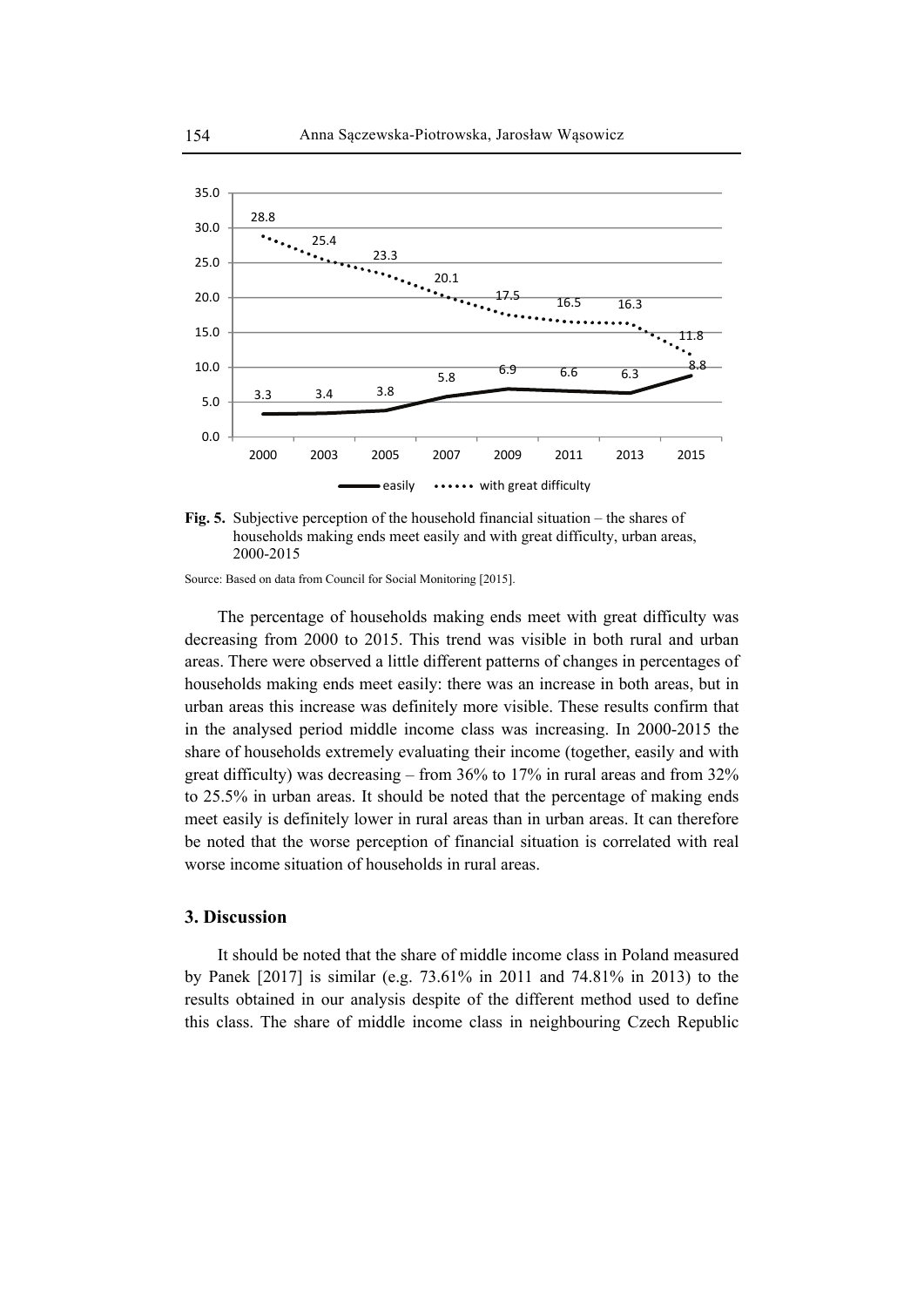[Turčínková & Stávková, 2011] is also similar to share in Poland (68% in 2008) despite using also the different method of defining this class. In the United States the share of middle income class is definitely lower than in Poland or in Czech Republic – the share less than 50% [Alichi et al., 2016].

The obtained results of income polarization research are similar to results of research presented by Panek [2017]. Panek has conducted research based on yearly data from LFS for the whole Poland (without division into rural and urban areas) for the period 2000-2014. The values of Wolfson index are similar to values obtained in this analysis. The polarization trend measured by Wolfson index was also increasing from 2000 to 2005, in the next few years there was a stagnation and from 2011 there was a decrease in polarization. Panek has presented results referring to Gini coefficient (for the whole Poland). The inequality trends are also similar but the values of coefficient differ from each other (values presented by Panek are lower). In compared researches there were used different OECD equivalence scales – original and modified. This is the cause of different values of Gini coefficient. In the United States the values of Wolfson index and Gini coefficient index are definitely higher (0.5 and 0.45 in 2014, respectively) [Alichi et al., 2016]. The higher values of index in the United States are caused by high shares of low- and high income classes.

# **Conclusion**

The main aim of this study was to compare income polarization in rural and urban areas in Poland. The results indicate that income situation in rural areas is worse than in urban areas, because:

- − rural households achieve lower income,
- − income of households in rural areas are characterized by higher inequality and polarization,
- − share of low income classes in rural areas is higher than in urban areas, but the share of middle income class is lower,
- − subjective perception of the household financial situation is worse in rural areas.

Generally, income of households in rural areas are lower and more polarized than in urban areas. It should be noted that the values of income polarization index in both areas were changing over the time. Negative changes in the income situation were taken place in the first years of the observation period (from 2000 to 2005) and definitely the best income situation in rural and urban areas was in 2015 (the last year of the observation period).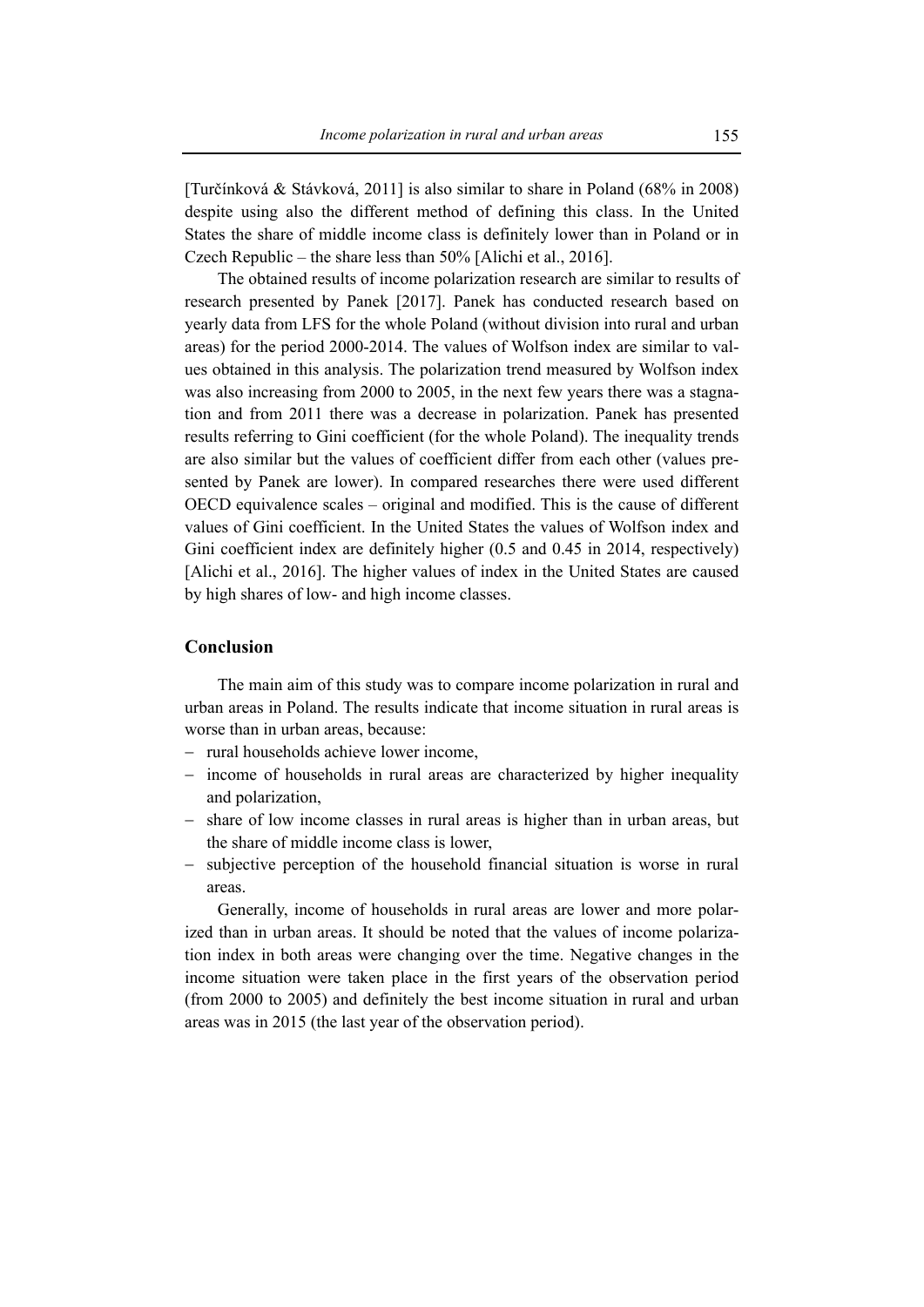#### **Literature**

- Alichi A., Kantenga K., Solé J. (2016), *Income Polarization in the United States*, IMF Working Paper, WP/16/121.
- Council for Social Monitoring (2015), *Integrated Database*, http://www.diagnoza.com (access: 11.09.2016).
- *Household Budget Survey in 2014* (2015), Statistical Information and Elaborations, Central Statistical Office, Warsaw.
- Kot S.M. (2008), *Polaryzacja ekonomiczna. Teoria i zastosowanie*, Wydawnictwo Naukowe PWN, Warszawa.
- *Labour Force Survey in Poland. III quarter 2016* (2017), Statistical Information and Elaborations, Central Statistical Office, Warsaw.
- Panek T. (2017), *Polaryzacja ekonomiczna w Polsce*, "Wiadomości Statystyczne", Vol. 1, pp. 41-61.
- Panek T., Czapiński J., Kotowska I.E. (2015), *The Research Method* [in:] J. Czapiński, T. Panek (eds.), *Social Diagnosis*, Vizja Press & IT, Warszawa.
- R Development Core Team (2015), *R: A Language and Environment for Statistical Computing*, R Foundation for Statistical Computing. Vienna, http://www.rproject.org.
- Sen A.K. (1997), *On Economic Inequality*, Enlarged edition with a substantial annexe J. Foster, A. Sen, *On Economic Inequality after a Quarter Century*, Clarendon Press, Oxford.
- Turčínková J., Stávková J. (2011), *Assessment of the Income Situation of Households in the Czech Republic*, "Agricultural Economics – Czech", Vol. 57, pp. 322-330.
- Wolfson M.C. (1994), *When Inequalities Diverge*, "The American Economic Review", Vol. 84, pp. 353-358.
- Wolny-Dominiak A., Sączewska-Piotrowska A. (2017), *affluenceIndex: affluence indices*, R package version 1.0, http://cran.r-project.org/package=affluenceIndex.
- [www 1] https://data.oecd.org/inequality/income-inequality.htm (access: 22.03.2017).

#### **POLARYZACJA DOCHODOWA NA OBSZARACH WIEJSKICH I MIEJSKICH**

**Streszczenie:** Celem artykułu było porównanie zjawiska polaryzacji ekonomicznej (postrzeganej przez pryzmat dochodów) w Polsce w latach 2000-2015 na obszarach wiejskich i miejskich. Przeprowadzone badanie pozwoliło odpowiedzieć na pytanie, czy w Polsce zanika klasa średnia (co wiąże się ze wzrostem polaryzacji dochodowej) oraz czy stopień tego zjawiska jest związany z obszarem zamieszkania. W analizie wyróżniono trzy klasy gospodarstw domowych: o niskich, średnich i wysokich dochodach, a do oceny stopnia polaryzacji wykorzystano wskaźnik polaryzacji Wolfsona. W artykule podjęto również próbę wyjaśnienia kierunku zmian zachodzących w wartościach wskaź